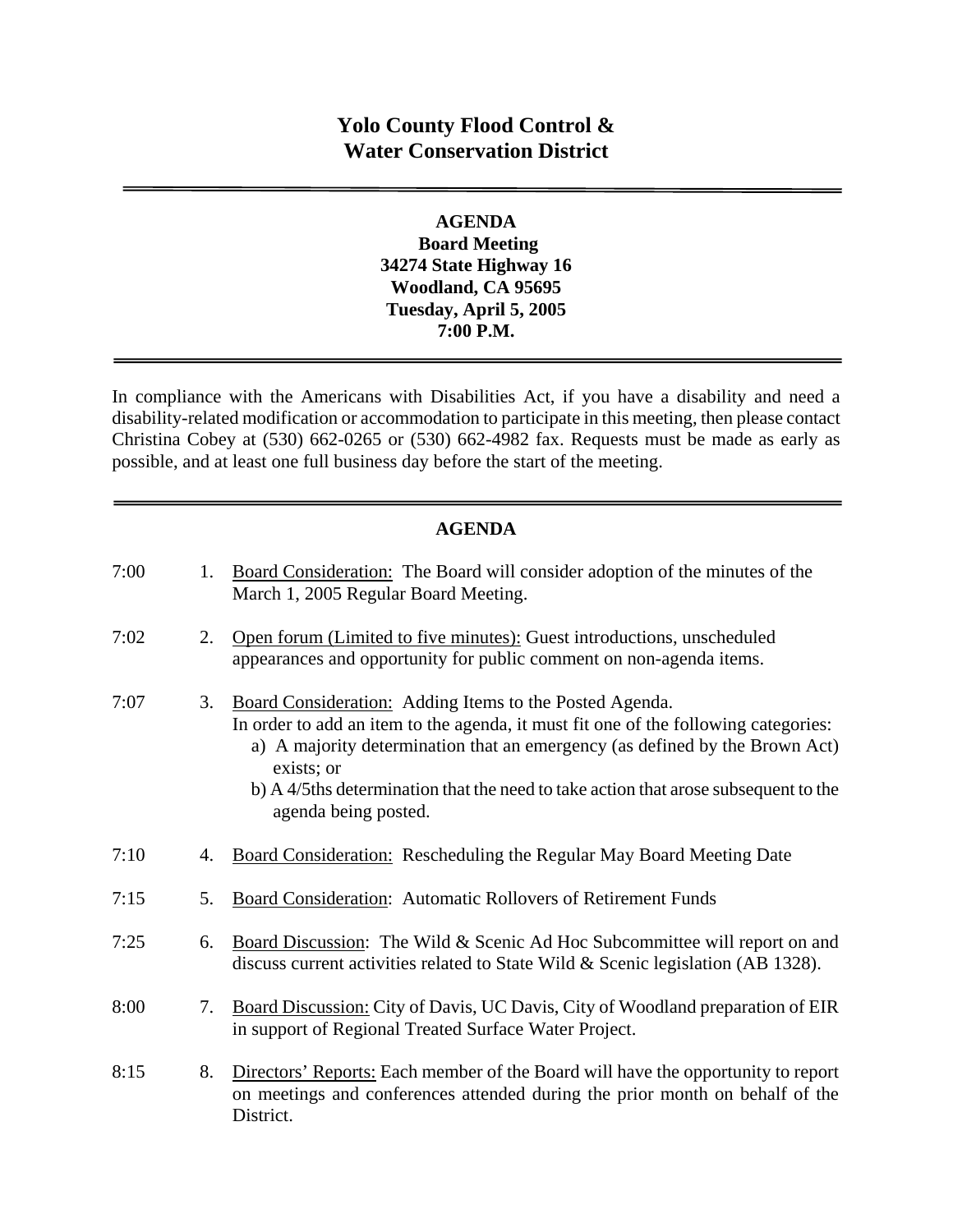- 8:25 9. Attorney's Report: The District's attorney will report on the following: a) Current legal and legislative activities.
- 8:35 10. General Manager's Report: The Board will receive a report from the General Manager or designated representatives regarding current general activities and projects of the District.
	- a) General Activities
	- b) Operations, Maintenance and Water Conditions
	- d) Basin Plan Amendments for Mercury TMDL
	- e) Integrated Regional Water Management Plan (IRWMP) and
	- Water Management Plan Update
		- f) Off-Season Maintenance and Construction Program
- 9:15 11. General Discussion: Opportunity for Board members to ask questions for clarification, provide information to staff, request staff to report back on a matter, or direct staff to place a matter on a subsequent agenda.
- 9:25 12. Board Consideration: The Board will consider the approval and the payments of bills.
- 9:30 13. Adjourn

The public may address the Board concerning an agenda item either before or during the Board's consideration of that agenda item. Public comment on items within the Board's jurisdiction is welcome, subject to reasonable time limits for each speaker. Upon request, agenda items may be moved up to accommodate those in attendance wishing to address that item. Times listed for consideration of agenda items are approximate only. The Board may consider any agenda item at any time during the Board meeting.

I declare that the foregoing agenda was posted at the office of the Yolo County Flood Control and Water Conservation District, 34274 State Highway 16, Woodland, CA on April 1, 2005.August 16, 2010

By: \_\_\_\_\_\_\_\_\_\_\_\_\_\_\_\_\_\_\_\_\_\_\_\_\_\_\_\_\_\_\_\_\_\_\_\_\_

Christina Cobey, Administrative Assistant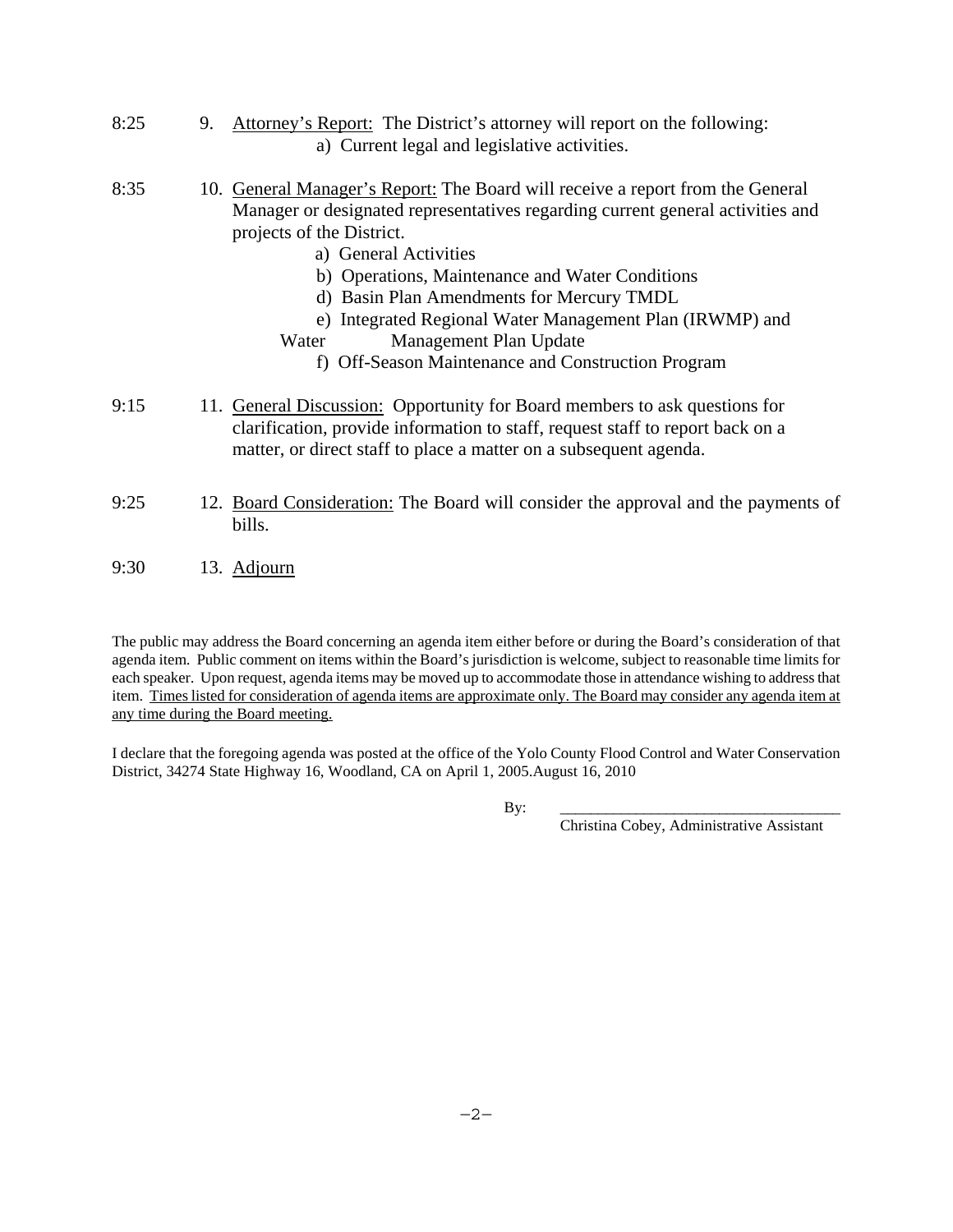#### REGULAR BOARD MEETING MINUTES April 5, 2005

The regular April meeting of the Board of Directors of the Yolo County Flood Control and Water Conservation District was held at 7:00 p.m. on April 5, 2005 at its regular place of business, 34274 State Highway 16, Woodland, California. Chair Brice convened the meeting with Directors Scheuring, Rominger and Vink present. Director Eoff was absent. Also in attendance were:

District Staff and Consultants Tim O'Halloran, General Manager Mike Horgan, Engineer Max Stevenson, Water Resources Associate Paul Bartkiewicz, Legal Counsel Francis Borcalli, Engineering Consultant

**Members of the Public**  Don Rominger, Retired District Director Dave Pratt Lynnel Pollock, Past Yolo County Supervisor Bob Schneider, Cache Creek Wild Petrea Marchand, Yolo County Duane Chamberlain, Yolo County Supervisor

MINUTES **M/S/C** approved the minutes of the March 1, 2005 Regular Board meeting as corrected.

OPEN FORUM No comments were made.

#### **MAY BOARD MEETING DATE**

The Board and staff discussed ACWA Conference conflicts with the normal May Board meeting date.

**M/S/C** approved to reschedule the Regular Board meeting date from May 3, 2005 to May 10, 2005.

#### **AUTOMATIC ROLLOVERS OF RETIREMENT FUNDS**

Mr. O'Halloran provided an overview of new changes in laws governing the District's retirement plans. Board discussion followed on the changes, their effects and employee notification.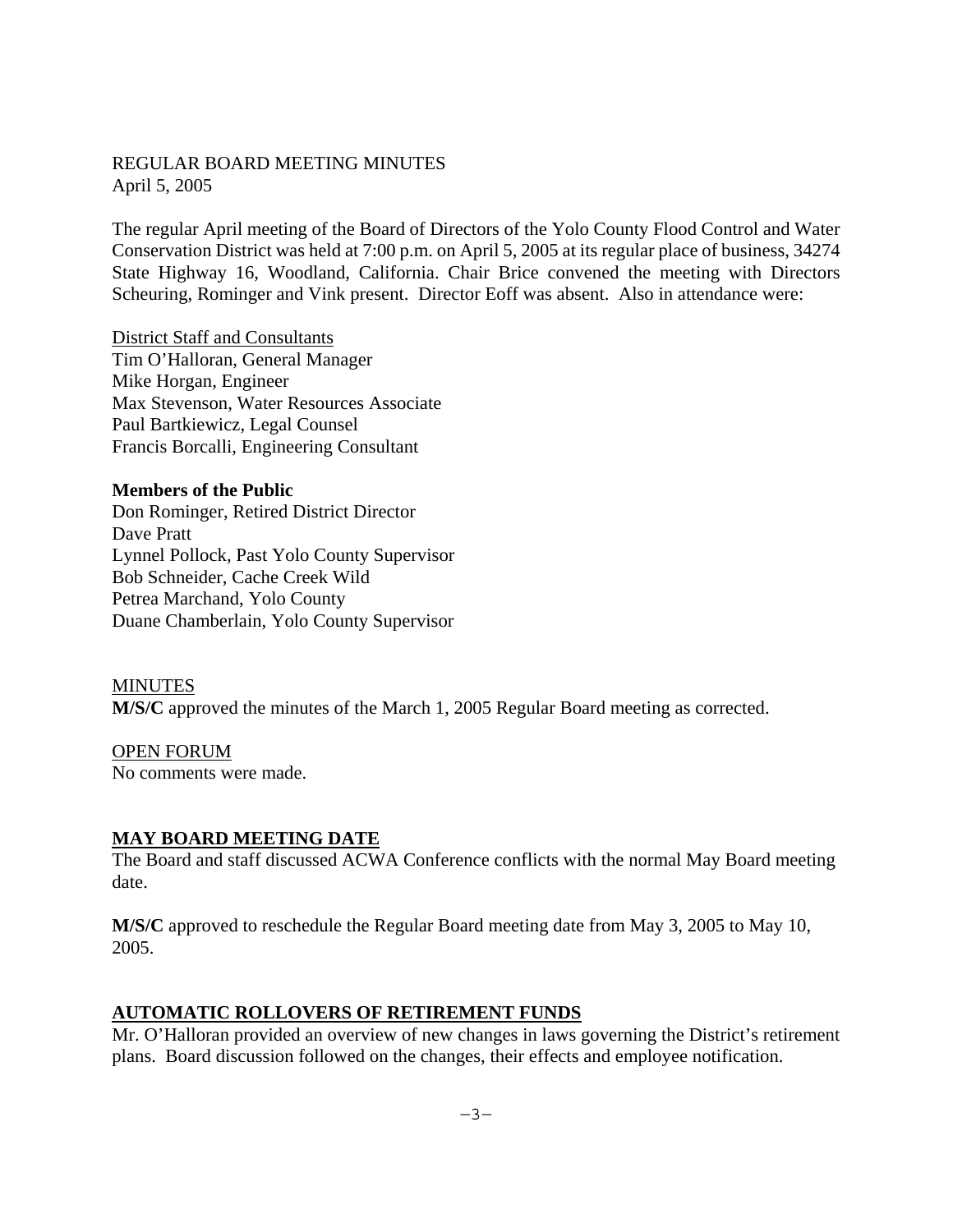**M/S/C** adoption of Resolutions 05.03 Amending the Deferred Compensation Plan, 05.04 Amending the Yolo County Flood Control and Water Conservation District Money Purchase Pension Plan and 05.05 Amending the General Manager's Money Purchase Plan to comply with the changed laws effective March 28, 2005.

## **WILD & SCENIC AD HOC SUBCOMMITTEE**

Director Rominger reported that many meetings have been held regarding Assemblymember Wolk's proposed Wild & Scenic legislation (AB 1328). He stated that Assemblymember Wolk has called a meeting for April 7, 2005 to discuss the Yolo County Board of Supervisors' concerns and that she is determined to move ahead with the legislation.

Director Brice stated that the Cache Creek Coalition members have been invited to the meeting.

Mr. O'Halloran commented that Assemblymember Wolk has committed to working on amendments to the bill.

Board discussion followed. The State Assembly Natural Resources Committee hearing on AB 1328 scheduled for April 18, 2005 was noted.

## **REGIONAL TREATED SURFACE WATER PROJECT**

Mr. O'Halloran reported that the City of Davis, UC Davis and the City of Woodland will be preparing an EIR for a Regional Treated Surface Water Project. The project is associated with the three parties' Sacramento River Surface Water Rights Applications and presents an opportunity for participation by the District. The District, through its conjunctive use program, could assist in filling a gap in the water supply available from the applications. District participation cost would be about \$100,000. Mr. O'Halloran stated he will bring the matter to the Board in May with more detail.

## **DIRECTORS' REPORTS**

Director Scheuring reported that the Water Resources Association of Yolo County (WRA) planned to submit an application for a Proposition 50 grant of \$500,000 which along with \$125,000 in contributions by WRA members would be used to fund the Integrated Regional Water Management Plan (IRWMP).

Board discussion followed on the matters of planning grants and future IRWMP project implementation funding.

Mr. O'Halloran commented that public participation was an important element included in the IRWMP scope of work.

Director Brice reported that the District's Public Education Committee was planning the next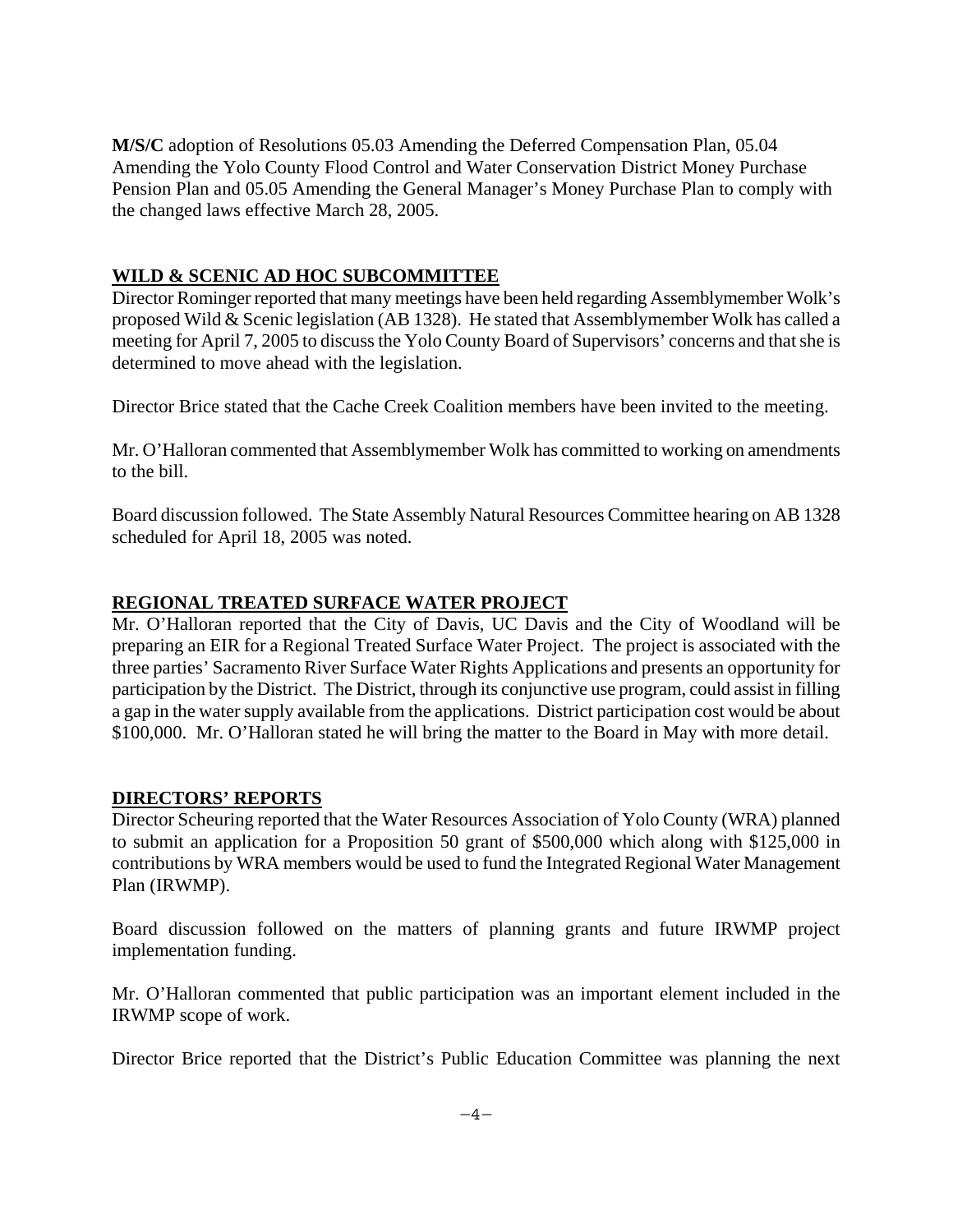Annual Stewardship Award Luncheon which will be held at the Woodland Hotel on May 26, 2005.

Director Scheuring reported that matters discussed at the Cache Creek Watershed Forum's most recent meeting included invasive species removal, mercury remediation and the IRWMP.

## **ATTORNEY'S REPORT**

Mr. Bartkiewicz reported that he continues to follow actions on the State Water Resources Control Board and CALFED fee proposals. He stated that litigation regarding the legal adequacy of the fees is proceeding and that some legislation regarding the fees is being proposed.

## **GENERAL MANAGER'S REPORT**

Mr. O'Halloran reported on the following:

General Activities:

- Indian Valley Damtender Bob Watson's wife has a serious medical problem; the District is assisting them as much as possible.
- That Mr. O'Halloran made a presentation on County water issues at the recent Farm-City Banquet.

Operation, maintenance and water conditions:

- Irrigation system maintenance is going well and the system will be ready for the irrigation season in approximately 2 weeks.
- The Clear Lake and Indian Valley systems are at full storage.

Basin Plan Amendments for Mercury TMDL:

 Mr. Stevenson reported on the Cache Creek Mercury TMDL development process. He outlined activities completed to date, current status of the process and possible future Board actions.

Board discussion followed. Mr. O'Halloran complemented Mr. Stevenson on his work.

## **OFF-SEASON MAINTENANCE AND CONSTRUCTION PROGRAM**

Mr. Horgan reported on the construction status of the projects currently underway.